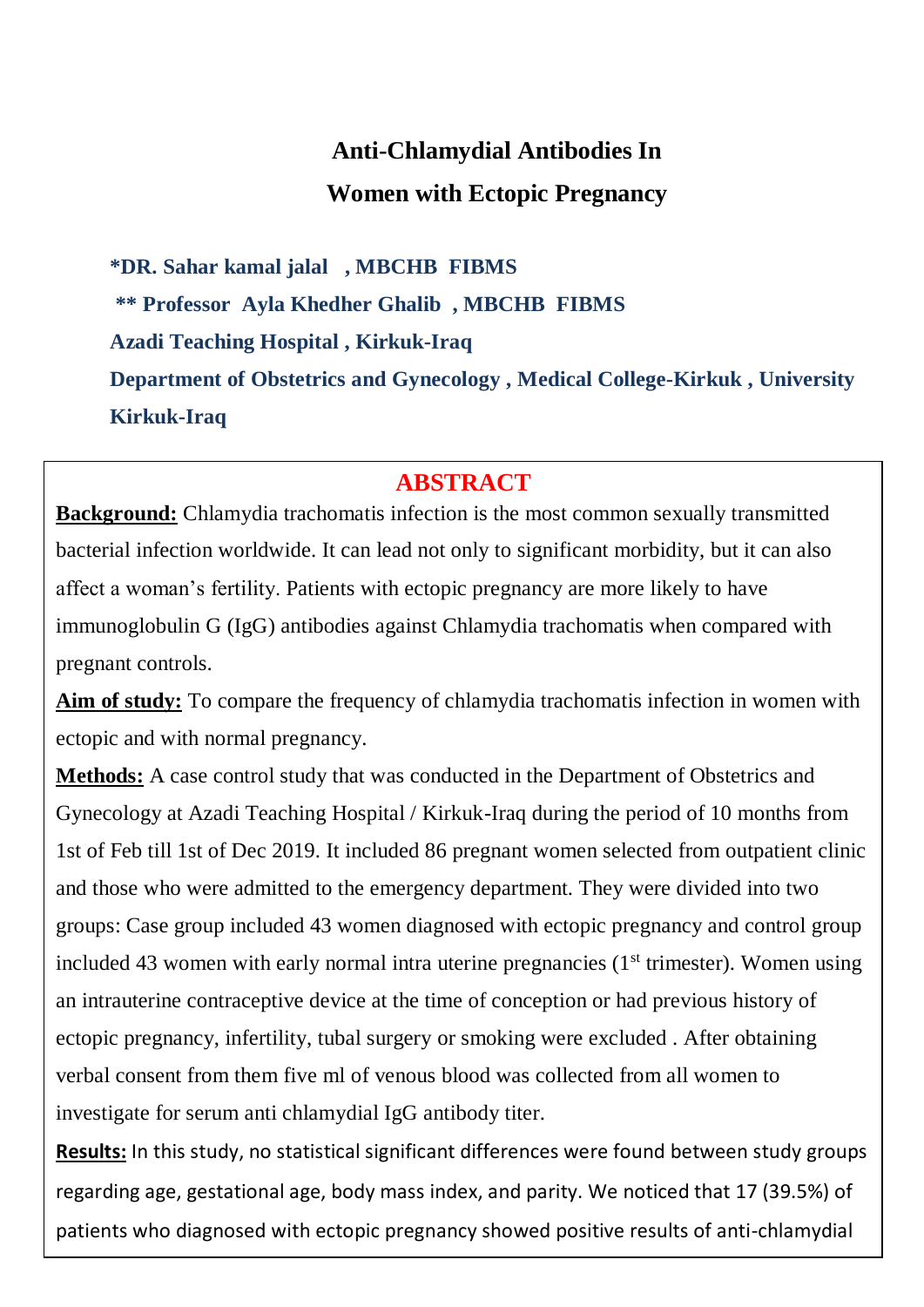antibody; while 7 (16.3%) of controls showed positive results of anti-chlamydial antibody. while 7 (16.3%) of controls showed positive results of anti-chlamydial antibody and the mean of anti-chlamydial antibody titer was significantly higher in patients who diagnosed with ectopic pregnancy than that in controls. Anti-chlamydial antibody titer > 9.98 NTU can help us predicting the risk of an ectopic pregnancy. No statistical significant correlations between anti-chlamydial antibody titer and all of age, gestational age, and body mass index. **Conclusion:** Higher proportion of women with ectopic pregnancy had positive antichlamydial antibody than those with normal pregnancy. Anti-chlamydial antibody titer may play an important role to predict the risk of ectopic pregnancy as the mean of antichlamydial antibody titer was significantly higher in patients who diagnosed with ectopic pregnancy than that in women with normal pregnancy regardless age, gestational age or parity.

### **INTRODUCTION**

An ectopic or extra uterine pregnancy is one in which the blastocyst implants anywhere other than the endometrial lining of the uterine cavity. Nearly 95 percent of EP implant in the fallopian tube. Bilateral EP are rare, and their estimated prevalence is one of every  $200,000$  pregnancies  $(1)$ .a maternal mortality of 0.2 /1000 estimated Eps in United kingdom (2)

Over 95% of EPs are tubal in origin, with 80% located in the ampullary portion of the fallopian tube  $(3)$ .

Only about 50% of women diagnosed with an EP have identifiable risk factors include (4) :Previous history of EP, History of pelvic surgery, Pelvic inflammatory disease [PID] and Chlamydia trachomatis, Smoking, Intrauterine contraceptive devices, Diethylstilbestrol exposure in utero, Assisted reproductive technology, Maternal age. The C. trachomatis infection is the most common sexually transmitted bacterial infection worldwide  $(5)$ . The chlamydial infection produces less severe symptoms than other sexua lly transmitted diseases (6) ) . These mild symptoms allow the infection to go unnoticed, with minimal patient awareness, until the secondary or the tertiary symptoms develop.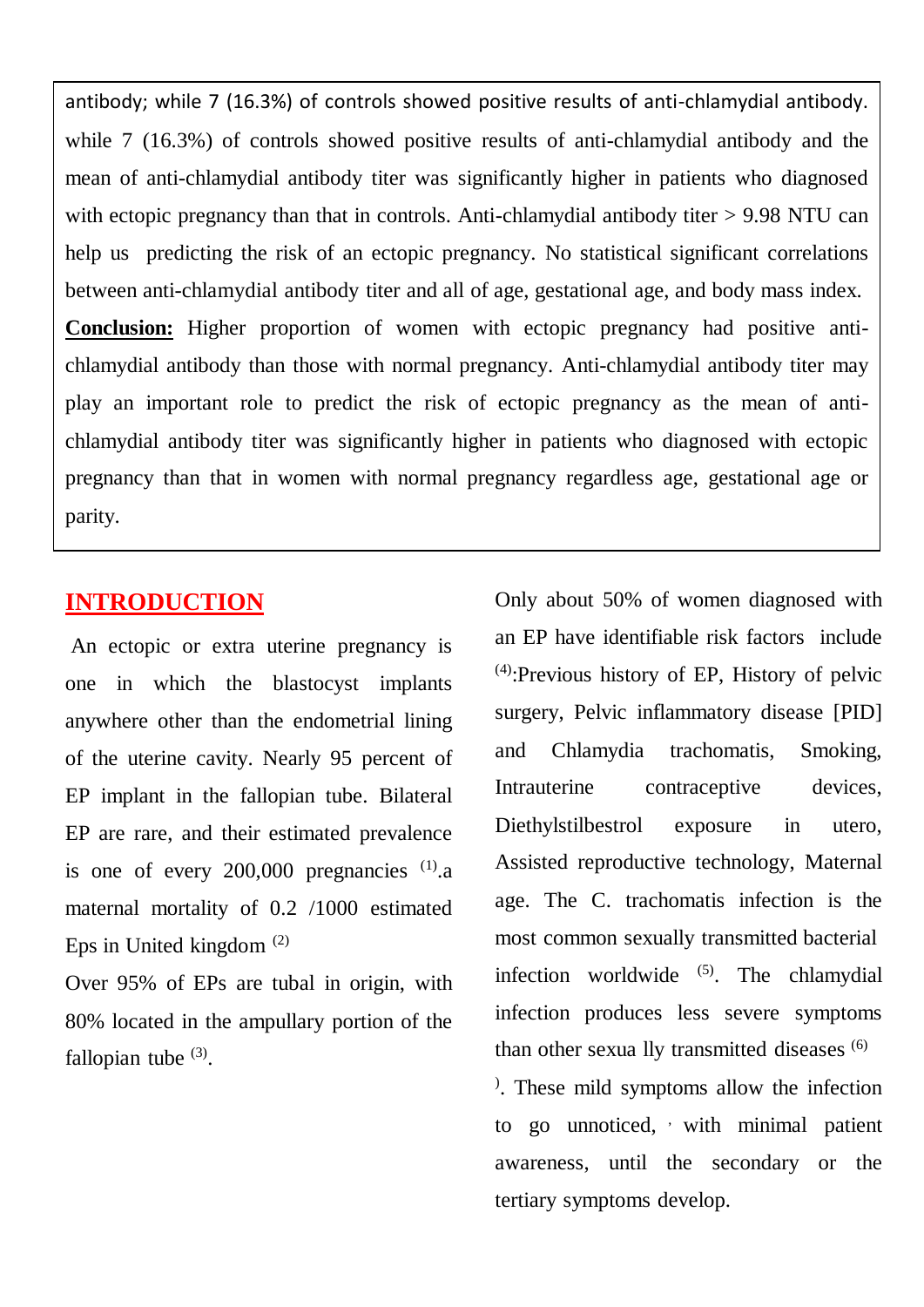Serious sequelae like acute salpingitis and pelvic inflammatory disease often occur in association with repeated or persistent infections<sup>(7)</sup>.

Despite widespread screening and treatment programs, the Chlamydia epidemic continues unabated with yearly increases in the number of reported cases . Urogenital chlamydial infection can lead to serious adverse outcomes in women, e.g. PID which can result in tubal factor infertility, ectopic pregnancy and chronic pelvic pain. Urogenital chlamydial infections do not result in any sustained immunity (8) The infection which is caused by C. trachomatis results in the formation of antibodies which are detectable in the serum in infected patients. Chlamydia antibodies are antibodies targeting bacteria of the genus Chlamydia, but it refers specifically to antibodies targeting Chlamydia trachomatis,

which is the cause of chlamydia infection in humans<sup>(9)</sup>.

For lower genital tract infection, the detection of specific antibodies in a single serum specimen is held to be of little value because such antibodies are frequently found in sera from women who do not have active infection. Despite the difficulty of differentiating between previous and current lower genital tract infection, there is a considerable amount of evidence that the presence of these antibody is significantly associated with upper genital tract infection, particularly when the antibody is at a high titer  $(10)$ .

Acute inflammation has been implicated in the tubal damage that predisposes to EP. Chronic salpingitis and salpingitis isthmica nodosa also contribute. Recurrent chlamydial infection causes intraluminal inflammation, subsequent fibrin deposition, and tubal scarring. Moreover, persistent chlamydial antigens can trigger a delayed hypersensitivity reaction that promotes continued scarring despite negative culture results. Inflammation within the fallopian tube can also arrest embryo progress and provide a premature pro-implantation signal  $(11)$ . As the fallopian tube lacks a submucosal layer beneath its epithelium.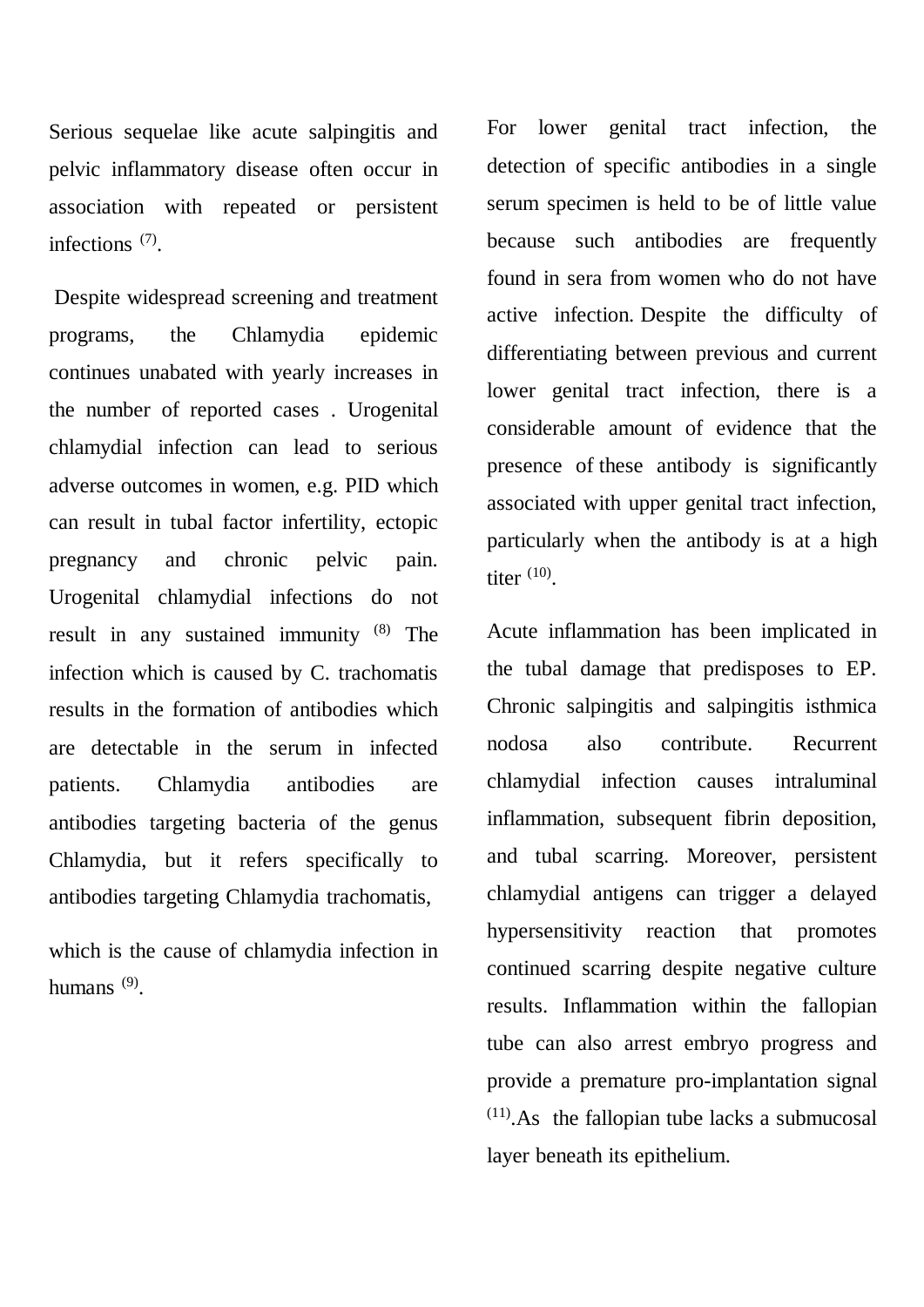Therefore, a fertilized ovum can easily burrow through the epithelium and implant within tube's muscularis layer. As rapidly proliferating trophoblasts erode the muscularis layer, maternal blood pours into the spaces within the trophoblastic or the adjacent tissue (12)

A variety of studies found a higher proportion of women with EP will have serological evidence of previous infection with Chlamydia trachomatis as compared to pregnant without previous EP.

In addition, ectopic pregnant women who were seropositive for exposure to Chlamydia trachomatis had an increased prevalence of pelvic adhesions compared with ectopic patients who were negative for Chlamydia antibodies. There was also, as has been previously reported, a significant association between the severities of tubal damage with regards to pelvic adhesions and increasing antibody titer. This implies that increasing antibody titers are quantitatively related to both the presence of tubal damage and the severity of tubal damage  $^{(13)}$ .

## **PATIENTS AND METHODS**

This is a case control study that was conducted in the Department of Obstetrics and Gynecology at Azadi Teaching Hospital / Kirkuk during the period of 10 months from 1<sup>st</sup> of Feb till 1<sup>st</sup> of Dec 2019.Verbal permission was obtained from the patient.

The study included 90 pregnant women selected from outpatient clinic and those who were admitted to the labor room or emergency ward. Four participants showed invalid or missing anti-chlamydial antibody titer results, so the total number of participants included in the analysis was 86. They were divided into two groups:**Case group:** Included 43 women diagnosed with tubal ectopic pregnancy.**Control group:** Included 43 women with early normal intra uterine pregnancies  $(1<sup>st</sup>$  trimester) after matching for age and gestational age with case group. Diagnosis of ectopic pregnancy was done by the following ; Beta HCG level higher than 1500 IU/ML served as the diagnostic criteria for ectopic pregnancy,

Empty cervical canal and uterine cavity (but a gestational sac seen in either adnexia or tube by transvaginal ultrasound scan) ,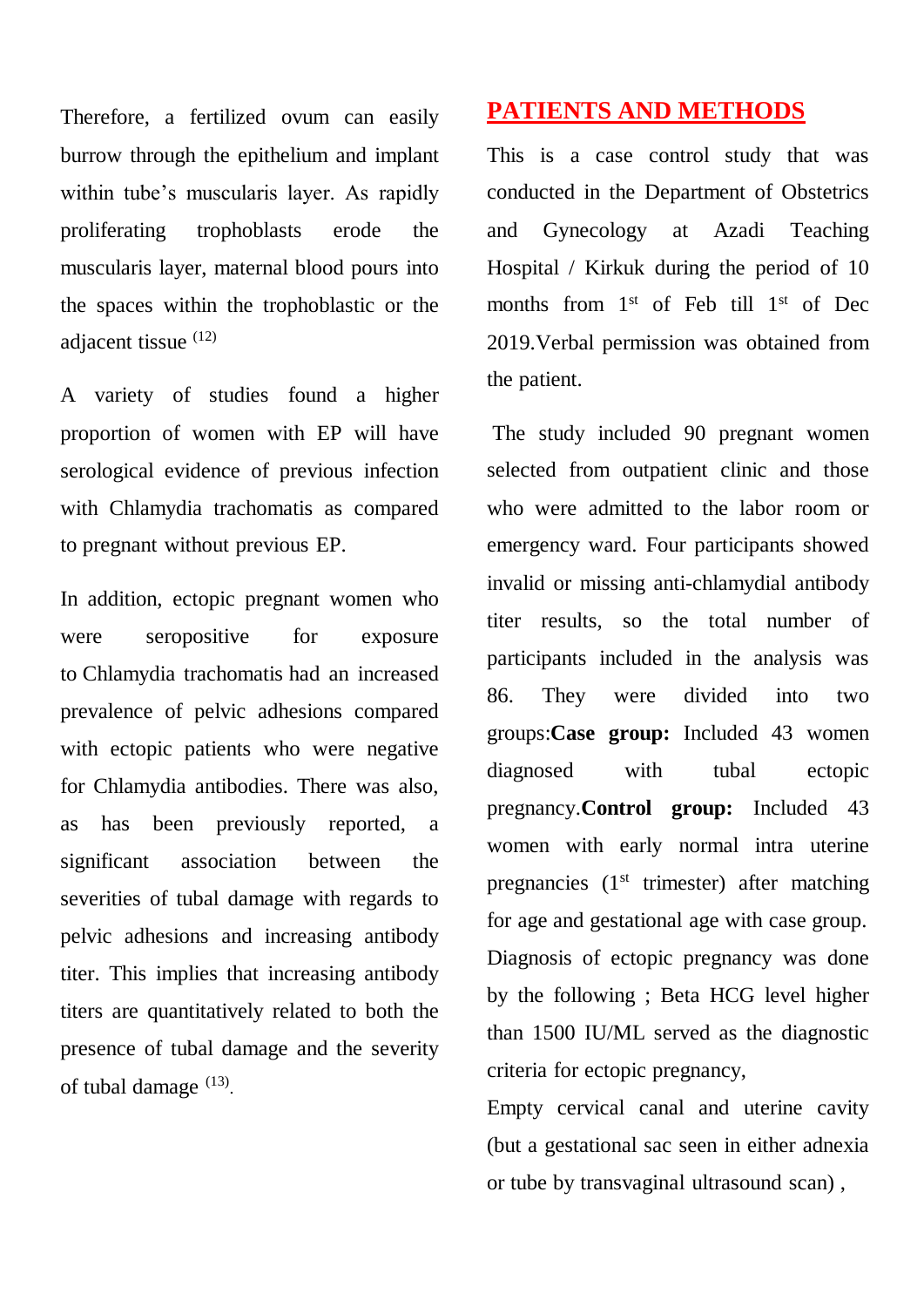The ultrasound scans were carried out by an obstetrician while a radiologist verified the diagnosis, Some of patients diagnosed clinically in acute condition and confirmed by surgery and histopathology .Selection of normal pregnancies was done in women with menstrual delays, beta HCG and diagnosis confirmed by an ultrasound scan as normal intrauterine pregnancy.

Exclusion criteria: Women using an intrauterine contraceptive device (IUCD) at the time of conception, Previous history of ectopic pregnancy , history of infertility, history of tubal surgery, history of IVF, history of smoking, Other type of ectopic pregnancy, Heterotopic pregnancy.

A questionnaire had been applied to all study patients to collect needed information.General examination BMI was done for the patients.

The studied groups investigated for the following: Full blood count, Pregnancy test, Beta HCG titer, Serum anti chlamydial IgG antibody.

Examination by transvaginal ultrasound for site, size of the gestational sac and free fluid collection.

Significant unit (positive results) was recorded as > 11 NTU.



### **RESULTS**

The total number of study participants was 86. They were divided into two groups: Case group included 43 women diagnosed as tubal ectopic pregnancy and control group included 43 women with early normal intra uterine pregnancies.

Table 1 shows the comparison between study groups by certain characteristics. In this study, no statistical significant differences ( $P \ge 0.05$ ) in age, BMI, GA, and parity between study groups.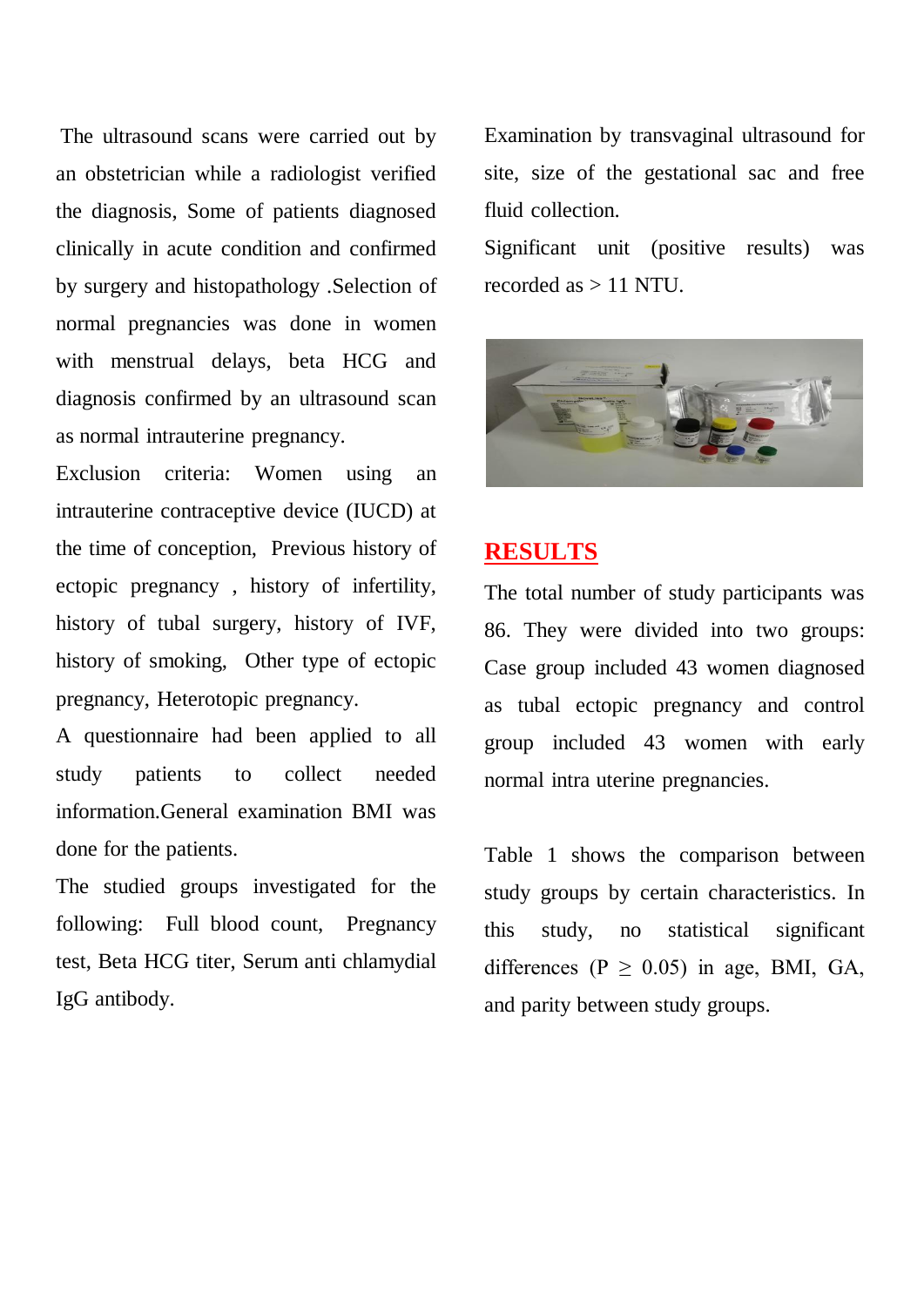**Table 1 : Comparison between study groups by certain characteristics**

|                      | <b>Study group</b> |                |              |  |
|----------------------|--------------------|----------------|--------------|--|
| <b>Variable</b>      | Case               | Control        | Р –          |  |
|                      | Mean $\pm$         | Mean $\pm$     | <b>Value</b> |  |
|                      | <b>SD</b>          | <b>SD</b>      |              |  |
| Age (Year)           | $28.39 \pm$        | $27.72 \pm$    | 0.609        |  |
|                      | 5.8                | 6.4            |              |  |
| GA (Week)            | $6.46 \pm$         | $6.76 \pm 1.3$ | 0.167        |  |
|                      | 0.66               |                |              |  |
| <b>BMI</b>           | $25.3 \pm 2.6$     | $25.67 \pm$    | 0.545        |  |
| (kg/m <sup>2</sup> ) |                    | 3.0            |              |  |
| <b>Parity</b>        | $1.97 \pm 1.5$     | $1.69 \pm 1.0$ | 0.313        |  |

The comparison between study groups by anti-chlamydial antibody results is shown in figure (1) and table (2). In this study, 17 (39.5%) of patients who diagnosed with ectopic pregnancy showed positive results of anti-chlamydial antibody; while 7 (16.3%) of controls showed positive results of anti-chlamydial antibody.

We noticed that mean of anti-chlamydial antibody titer was significantly higher in patients who diagnosed with ectopic pregnancy than that in controls (11.72 versus 9.36 NTU, P= 0.001).



#### **Figure 1 : Anti-chlamydial antibody results in study groups**

**Table 2 : Comparison between study groups by anti-chlamydial antibody titer**

|                     | <b>Study group</b> |                         |                                          |  |
|---------------------|--------------------|-------------------------|------------------------------------------|--|
| Anti-<br>chlamydial | Case               | Control                 | $\overline{\phantom{0}}$<br><b>Value</b> |  |
| antibody            | Mean $\pm$ SD      | Mean $\pm$<br><b>SD</b> |                                          |  |
| titer (NTU)         | $11.72 \pm$        | $9.36 \pm$              | 0.001                                    |  |
|                     | 1.81               | 2.05                    |                                          |  |

Receiver operating characteristic (ROC) curve analysis was constructed for antichlamydial antibody titer as a predictor for risk of ectopic pregnancy. As shown in figure (2) and table (3), the cut point of anti-chlamydial antibody titer was 9.98 NTU,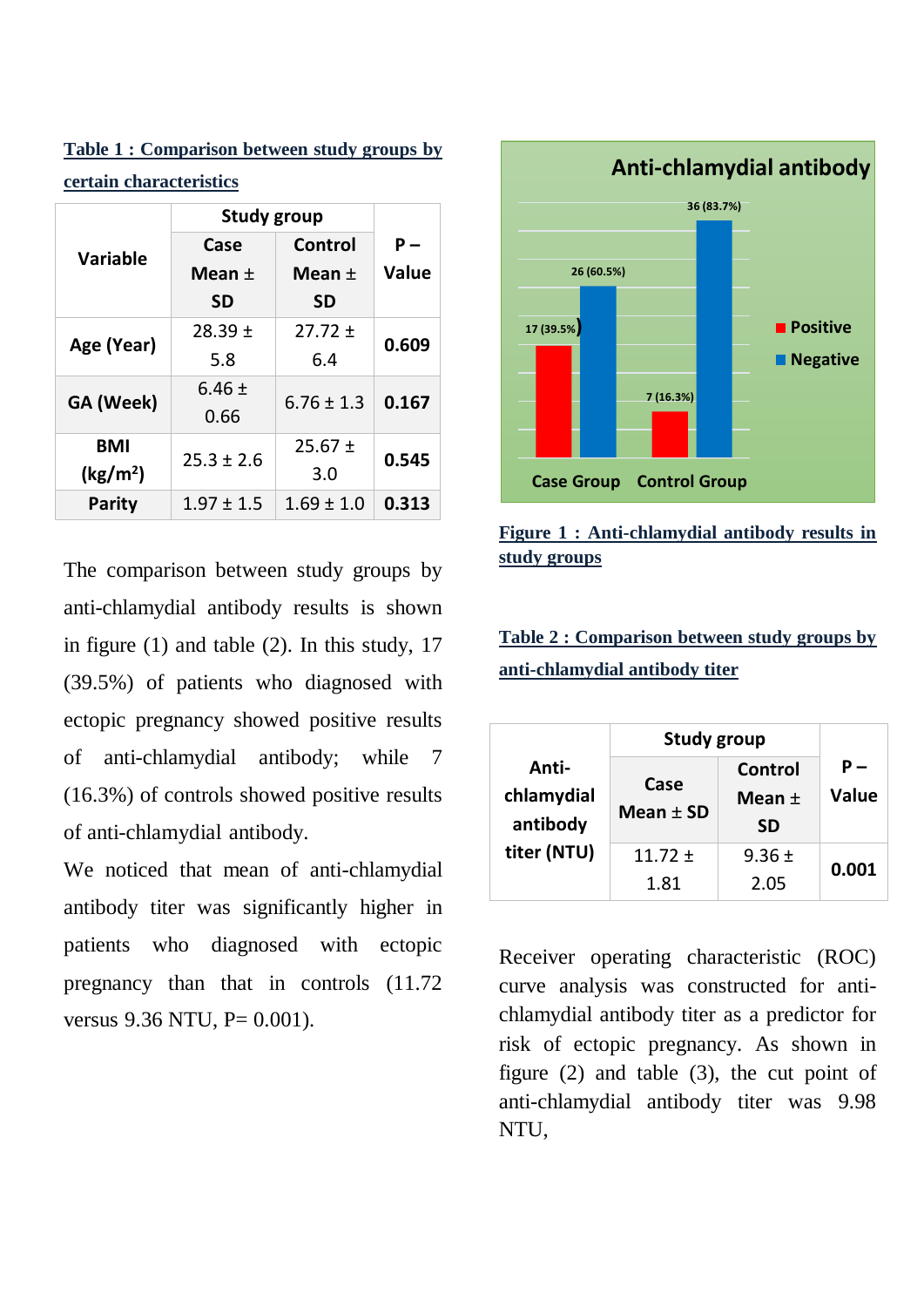so anti-chlamydial antibody titer > 9.98 NTU may help to predict the risk ectopic pregnancy as a large significant area under the curve  $(AUC= 84.6\%)$  indicating significant association between higher level of anti-chlamydial antibody titer and may help to perdict the risk of ectopic pregnancy.

Anti-chlamydial antibody titer > 9.98 NTU was 88.4% sensitive, 81.4% specific, and 84.9% accurate which may help to predict the risk of ectopic pregnancy.

**Table 3 : Diagnostic accuracy for test of ectopic pregnancy**

| Anti-                   | Cut-off<br>value | Sensiti<br>vity | <b>Specific</b><br>ity | <b>PPV</b> | <b>NP</b><br>v | Accur<br>acy |
|-------------------------|------------------|-----------------|------------------------|------------|----------------|--------------|
| chlamydia<br>I antibody |                  | 88.4            | 81.4                   | 82         | 87             | 84.          |
| titer                   | 9.98             | %               | %                      | .6         | .5             | 9%           |
| (NTU)                   |                  |                 |                        | %          | ℅              |              |



**Figure 2 : ROC curve for anti-chlamydial antibody titer as a predictor for risk of ectopic pregnancy** No statistical significant correlations  $(P \geq 0.05)$  between anti-chlamydial antibody titer and all of age, BMI, and GA as shown in table  $(3.6)$ .

**Table 4 : Correlation between anti-chlamydial antibody titer and certain characteristics**

| <b>Variable</b>         | Anti-chlamydial antibody titer (NTU) |             |  |
|-------------------------|--------------------------------------|-------------|--|
|                         |                                      | $P - Value$ |  |
| Age (year)              | 0.035                                | 0.75        |  |
| BMI ( $\text{kg/m}^2$ ) | 0.009                                | 0.938       |  |
| GA (Week)               | $-0.059$                             | 0.592       |  |

### **DISCUSSION**

Ectopic pregnancy remains a major public health problem especially in many developing countries where it is a significant contributor to pregnancy related morbidity and mortality  $(14)$ . This view is sustained by its rising incidence globally (15) . The main risk factors for tubal EP are damage to the tubes from surgery or injury, smoking and in vitro fertilization. Another important postulate for underlying cause of ectopic tubal may be the idea of change in transport media and environment of fallopian tubes leading to retention of the fetus  $(16)$ .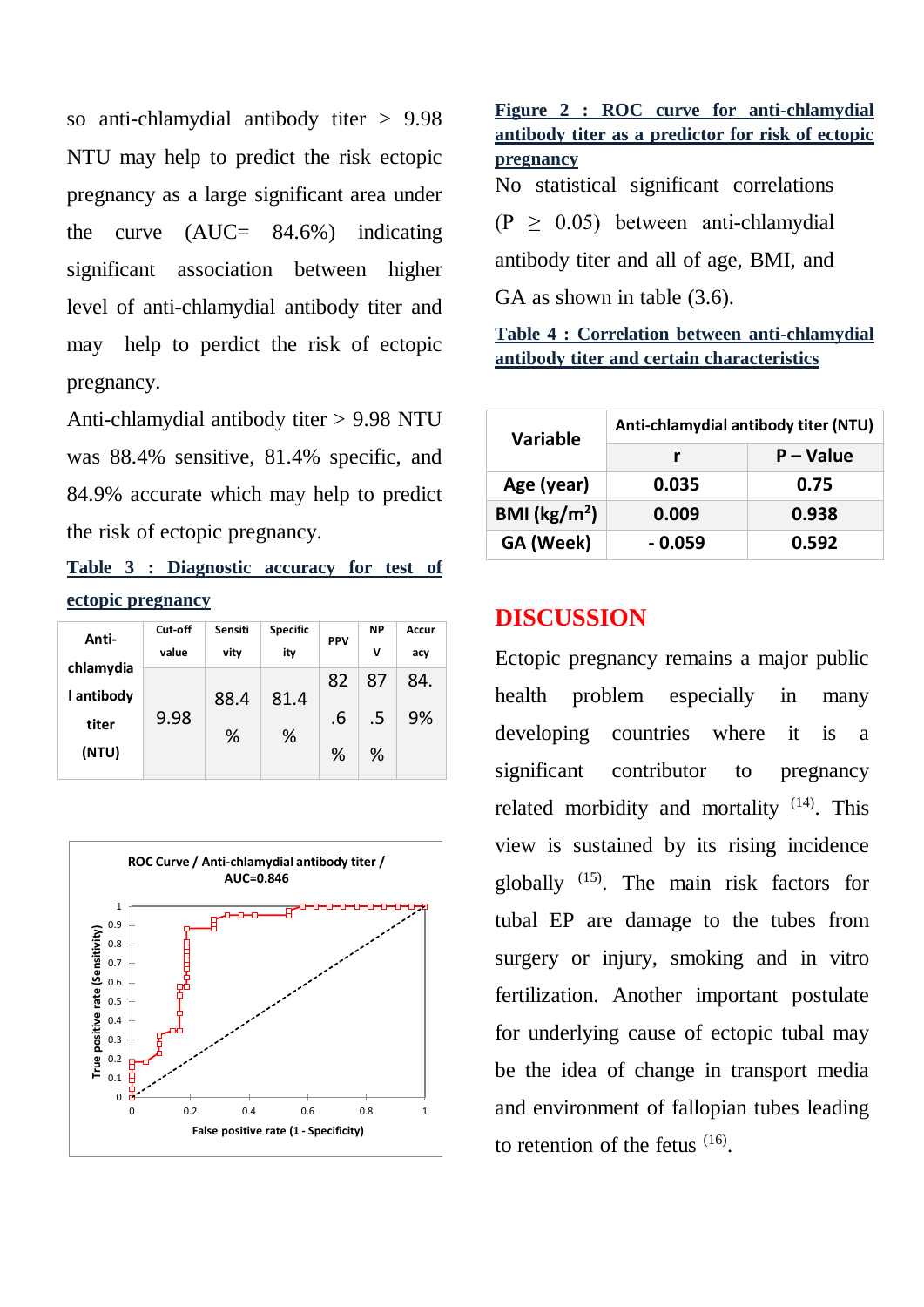A number of studies have looked at the antibody responses induced by C. trachomatis infection and have generally found a good correlation between serum antibodies to C. trachomatis and EP. In addition, EP risk was observed to be greatest amongst a subset of women with multiple exposures to chlamydial infections. These reports conclude that C. trachomatis infection is a major cause of fallopian tube damage which predisposes to EP  $^{(17)}$ .

The level of C. trachomatis IgG antibodies decreases with time since infection (17) , but antibodies can persist at a detectable level for several years even after proper antibiotic treatment. Antibodies have noticed to be detectable longer in woman who have had repeated C. trachomatis infection, and a relationship between antibody titers and the severity of inflammation and tubal damage has been demonstrated  $^{(18)}$ .

In the current study, 86 patients enrolled. They were divided into two groups: Case group included 43 women diagnosed as tubal EP and control group included 43 women with early normal intra uterine pregnancies.

In our study, 39.5% of patients with EP showed positive results of anti-chlamydial antibody; while only 16.3% of controls had. The mean of anti-chlamydial antibody titer was significantly higher in patients who diagnosed with EP than that in controls  $(11.72 \text{ versus } 9.36 \text{ NTU}, P=$ 0.001). Additionally, in both case and control groups, no statistical significant association (P  $\geq$  0.05) between antichlamydial antibody results and parity. And no statistical significant correlations between anti-chlamydial antibody titer and all of age, BMI, and GA ( $P \ge 0.05$ ).

In comparison to other studies, there were agreement with study in Rantsi *et al* <sup>(19)</sup> study in 2016 Cases with EP were more likely than controls to be C. Trachomatis IgG seropositive in the index pregnancy samples (29.3 % vs. 15.0 %, P < 0.001. Agholor *et al* <sup>(20)</sup> study in 2013, in which reported that EP patients had a higher prevalence of exposure to Chlamydia trachomatis (48.0%) as evidenced by the presence of antibodies to Chlamydia trachomatis than did pregnant controls (16.3%). The difference was statistically significant ( $p<0.001$ ), also they found that among the ectopic pregnant patients (compared with controls),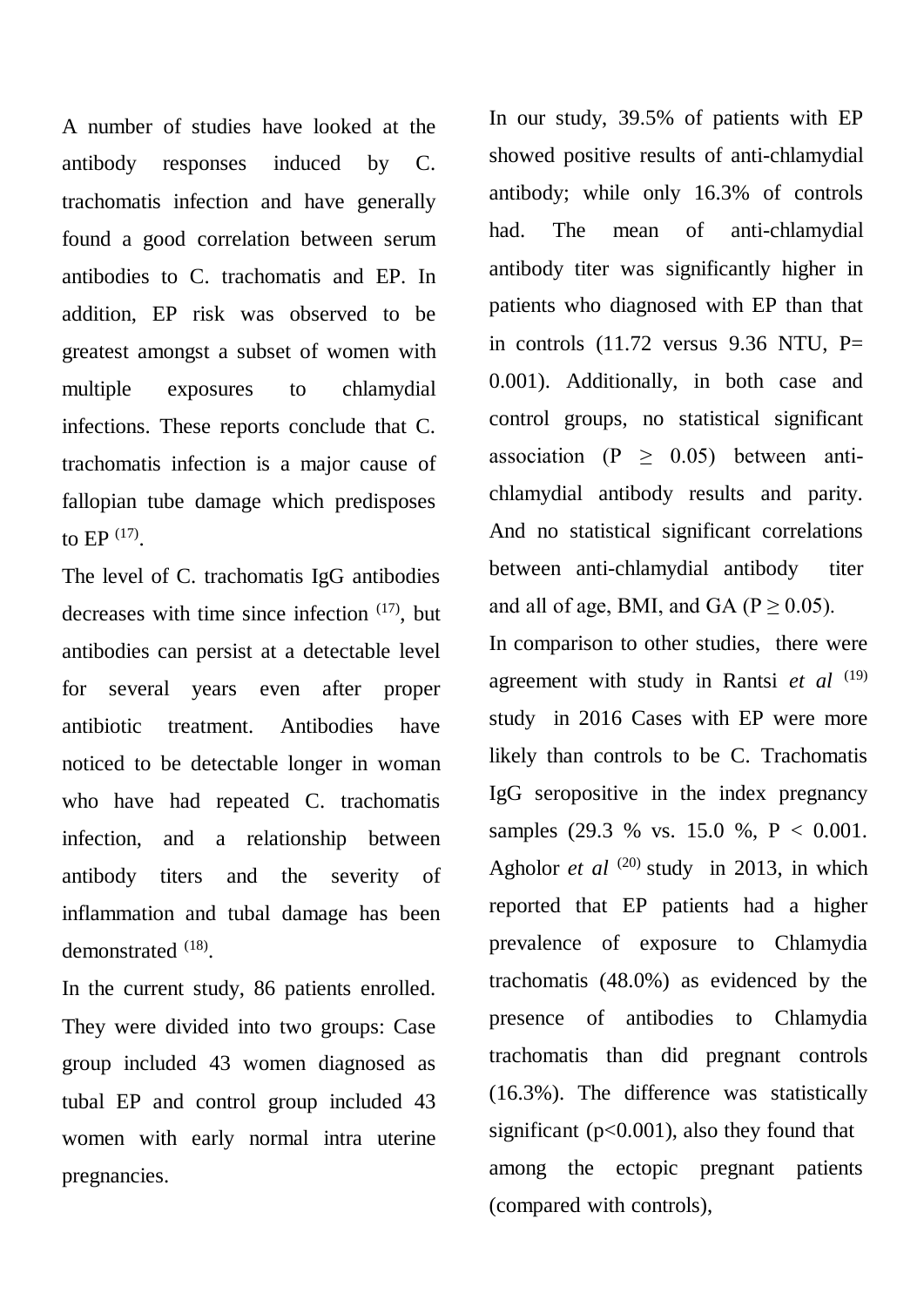anti-chlamydia antibodies were more likely to be present in parous women relative to nulliparous, although associations were not statistically significant (P>0.05).

In comparison to the present study, Bokhari *et al*  $(21)$  in their study in 2017, in which a total number of 88 patients, comprising 44 cases (EP) and 44 controls (1st trimester normal intra uterine pregnancies) were included. In their results, regarding of anti-chlamydial antibody (IgG) distribution among cases and controls, of anti-chlamydial antibody was higher in case than control group, as detected in 25% of cases and in 11.3% of controls. The difference was statistically non-significant between them in regard to of anti-chlamydial antibody (p value  $=$ 0.097). On other hand, association between parity and anti-Chlamydia IgG among cases and controls was conducted and showed no significant association between both of them, the same is observed to the method of contraceptive (P  $> 0.05$ ).

Differences observed among above studies can attributed to the sample size included in each study, added to that the virulence and duration of the previous disease, titer of antibody levels in participants with EP since it found that for unknown reasons that are not precisely known, seropositivity reduces after months and may fade out in some people  $(22)$ , previous PID or other pelvic surgery and any evidence of adhesion from other surgeries, all of these can determined the changes observed above.

In the current study, ROC curve analysis, in which the cut point of anti-chlamydial antibody titer was  $9.98$  NTU, titer  $> 9.98$ NTU may help to predict the risk of EP. Anti-chlamydial antibody titer was 88.4% sensitive, 81.4% specific, and84.9% accurate for prediction of EP. The exact mechanisms of C. trachomatis–induced reproductive health problems are unknown, but it has been shown that the sequelae associated with Chlamydia infection are largely due to the inflammation resulting in scarring and damage of infected mucosal tissue <sup>(23)</sup>.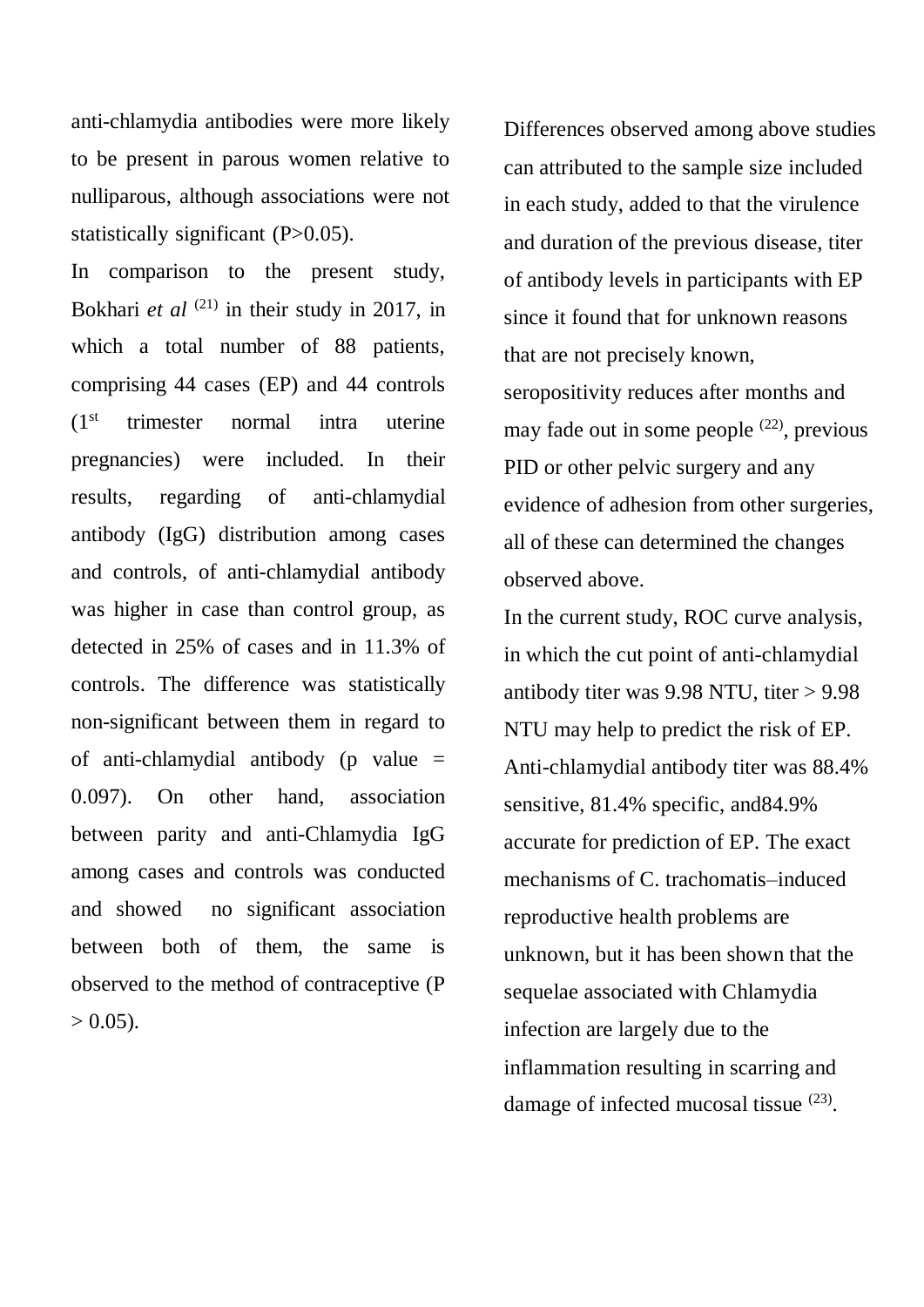Both innate and adaptive immune responses have a role in the pathogenesis of chlamydial disease, and genetic variation on host immune response is suggested to play a role in determining why some women develop sequelae and others do not  $(24)$ . In some women, a single chlamydial insult may be sufficient to induce tubal damage, whereas most infected women seem not to develop clinical complications after a single episode of chlamydia salpingitis. However, persistent or multiple exposure to C. trachomatis can eventually produce irreversible tubal scarring  $(25)$ . Different Chlamydia serovars can also associate the intensity of symptoms, immune response, reinfection, or infection duration, which all may contribute to the pathology development  $^{(26)}$ .

No statistical significant differences in age, BMI, GA, and parity were found between study groups ( $P \ge 0.05$ ). Abdullateef *et al*  $(27)$  found in their study in 2013 that mean and SD of age of women presented with tubal EP was  $28.97 \pm 0.957$  years, also found that mean and SD of BMI was 26.  $27 \pm 0.735$  Kg/m<sup>2</sup> in EP group while mean and SD of gestational age was  $6.425 \pm$ 0.142 weeks, and there were no significant differences between women with tubal EP and women with normal pregnancy in regard to gestational age. Furthermore, Al-Bayati *et al* <sup>(28)</sup> found that mean of age in women with EP group was slightly higher than in women with normal pregnancy  $(29.30 \pm 5.71)$  and  $(25.90 \pm 5.10$  years) respectively, but no statistically significant difference among them  $(P=0.197)$ .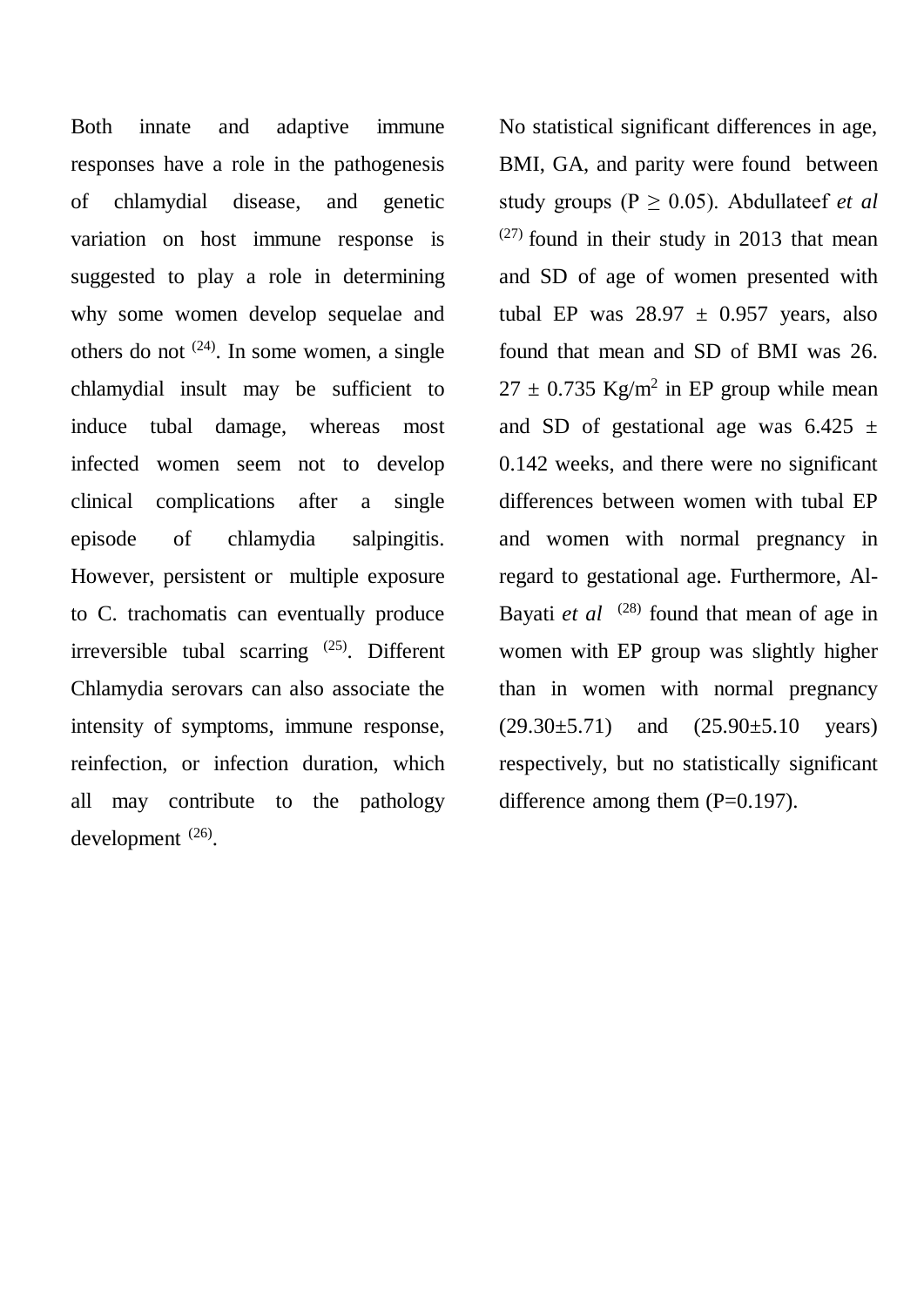# **Conclusion**

- 1. This study showed that higher proportion of women with tubal EP had positive anti-chlamydial antibody than those with normal pregnancy.
- 2. Anti-chlamydial antibody titer may help to predict the risk of EP as the mean of anti-chlamydial antibody titer was significantly higher in patients who diagnosed with EP than that in women with normal pregnancy regardless age, gestational age or parity, especially in those patients who presented with chronic abdominal pain or vaginal spotting .

There is no conflict of interest between the authors The study is self funded

## **Recommendation**

1. Planning a future larger clinical trials is recommended with large number of sample and extended period to determine the following:

> -Ensuring how useful anti-Chlamydia antibody to predict patients at risk for ectopic pregnancy.

- Determine whether combination of PCR with ELISA are more helpful to confirm the infection and guide further management.

2. Perform routine screening for Chlamydia trachomatis for those (sexually active women under 25 years old , sexually active women aged 25 years and older if at increased risk ) to avoid future sequels.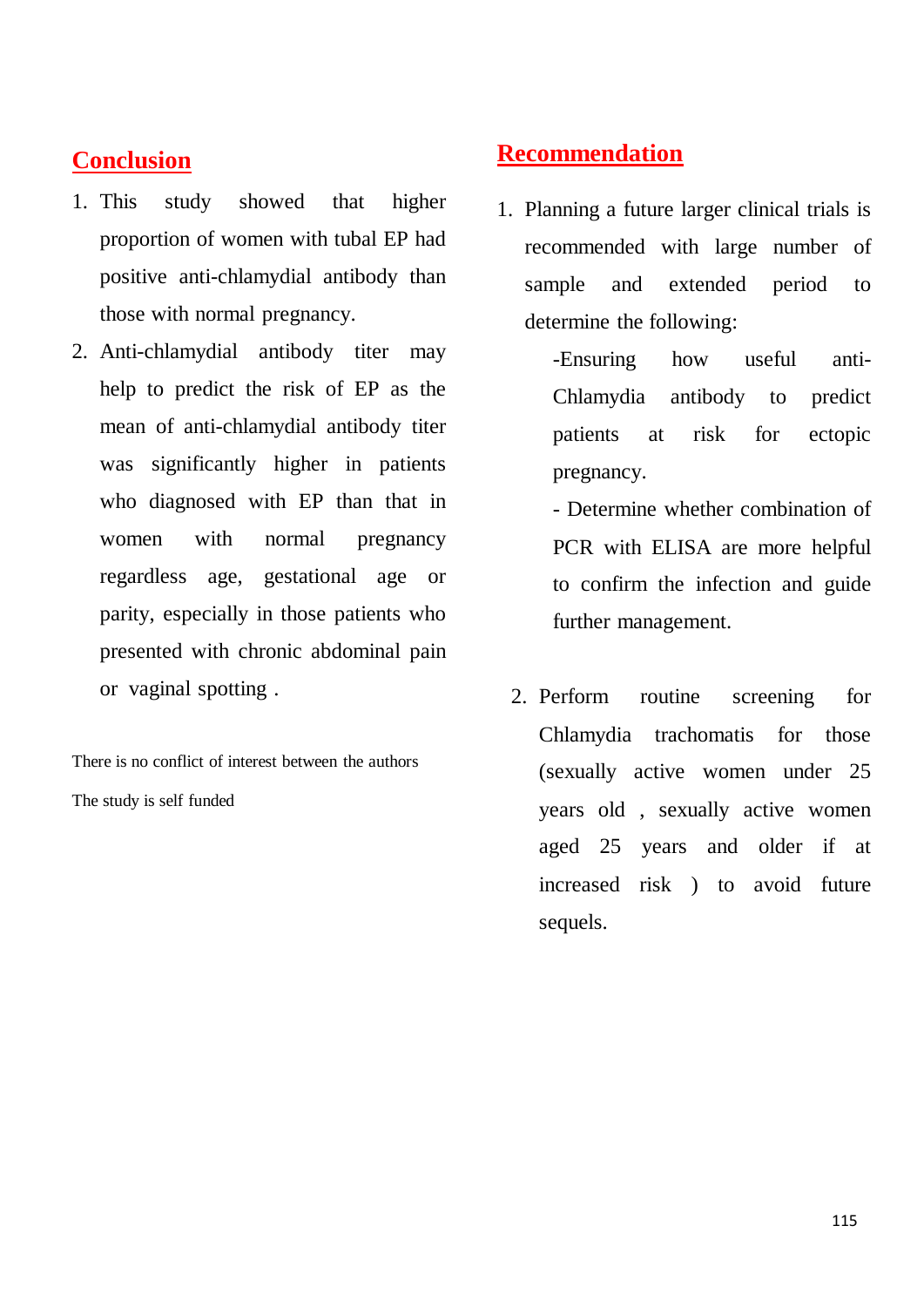#### **REFERENCES**

- 1. Jurkovic D, Knez J, Appiah A, Farahani L, Mavrelos D, Ross J. Surgical treatment of Cesarean scar ectopic pregnancy: efficacy and safety of ultrasound‐guided suction curettage. Ultrasound in Obstetrics & Gynecology. 2016;47(4):511-7.
- 2. Talbot K, Simpson R, Price N, Jackson SR. Heterotopic pregnancy. Journal of obstetrics and gynaecology : the journal of the Institute of Obstetrics and Gynaecology. 2011;31(1):7-12.
- 3. Tait L. Five cases of extra-uterine pregnancy operated upon at the time of rupture. British medical journal. 1884;1(1226):1250.
- 4. Barnhart K, Van Mello NM, Bourne T, Kirk E, Van Calster B, Bottomley C, et al. Pregnancy of unknown location: a consensus statement of nomenclature, definitions, and outcome. Fertility and sterility. 2011;95(3):857-66.
- 5. Mangin D, Murdoch D, Wells JE, Coughlan E, Bagshaw S, Corwin P, et al. Chlamydia trachomatis testing sensitivity in midstream compared with first-void urine specimens. The Annals of Family Medicine. 2012;10(1):50-3.
- 6. Machado AC, Guimaraes EM, Sakurai E, Fioravante FC, Amaral WN, Alves MF. High titers of Chlamydia trachomatis antibodies in Brazilian women with tubal occlusion or previous ectopic pregnancy. Infect Dis Obstet Gynecol. 2007;2007:24816.
- 7. Malik A, Jain S, Hakim S, Shukla I, Rizvi M. Chlamydia trachomatis infection & female infertility. The Indian journal of medical research. 2006;123(6):770
- 8. O'Connell CM, Ferone ME. Chlamydia trachomatis Genital Infections. Microb Cell. 2016;3(9):390-403.
- 9. Peivandi S, Moslemizadeh N, Gharajeh S, Ajami A. The role of Chlamydia trachmatis IgG antibody testing in predicting tubal factor infertility in Northern Iran. Int J Fertil Steril. 2009;3(3).
- 10.Surana A, Rastogi V, Nirwan PS. Association of the Serum Anti-chlamydial Antibodies with Tubal Infertility. J Clin Diagn Res. 2012;6(10):1692-4.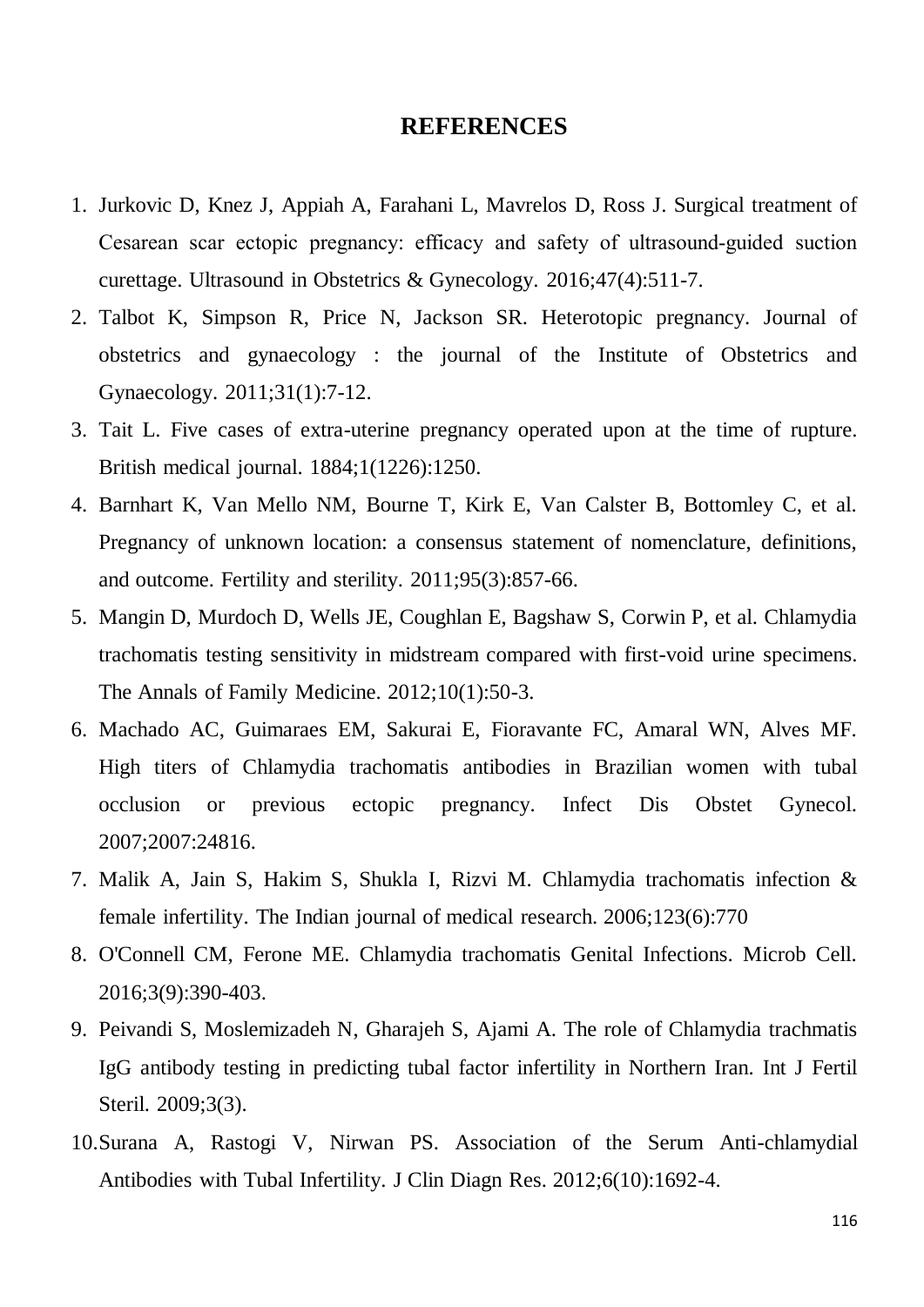- 11.Hoffman BL. SJ BK, Halvorson LM., Schaffer J., Corton M.,. . Williams Gynecology. . Third ed: McGraw-Hill Education; 2016.
- 12.Marion LL, Meeks GR. Ectopic pregnancy: history, incidence, epidemiology, and risk factors. Clinical obstetrics and gynecology. 2012;55(2):376-86.
- 13.Agholor K, Omo-Aghoja L, Okonofua F. Association of anti-Chlamydia antibodies with ectopic pregnancy in Benin city, Nigeria: a case-control study. Afr Health Sci. 2013;13(2):430-40.
- 14.World Health Organization. Body Mass Index. 2019 Available from: www.euro.who.int/en/health-topics/disease-prevention/nutrition/a-healthylifestyle/body-mass-index-bmi
- 15.Selo‐Ojeme D, Onwude J, Onwudiegwu UJIJoG, Obstetrics. Autotransfusion for ruptured ectopic pregnancy Int J Gynaecol Obstet.. 2003;80(2):103-10.
- 16.Trabert B, Holt VL, Yu O, Van Den Eeden SK, Scholes DJAjopm. Population-based ectopic pregnancy trends, Am J Prev Med. 1993–2007. 2011;40(5):556-60.
- 17.Felemban A, Sammour A, Tulandi TJHR. Serum vascular endothelial growth factor as a possible marker for early ectopic pregnancy. Human Reproduction, 2002;17(2):490- 2.
- 18.Horner PJ, Wills GS, Reynolds R, Johnson AM, Muir DA, Winston A, et al. Effect of time since exposure to Chlamydia trachomatis on chlamydia antibody detection in women: a cross-sectional study. 2013;89(5):398-403.
- 19.Akande VA, Hunt LP, Cahill DJ, Caul EO, Ford WCL, Jenkins JMJHr. Tubal damage in infertile women: prediction using chlamydia serology. 2003;18(9):1841-7.
- 20.Rantsi T, Joki-Korpela P, Wikström E, Öhman H, Bloigu A, Lehtinen M, Gissler M, Tiitinen A, Paavonen J, Surcel HM. Population-based study of prediagnostic antibodies to Chlamydia trachomatis in relation to adverse pregnancy outcome. Sexually transmitted diseases. 2016 Jun 1;43(6):382-7.
- 21.Agholor K, Omo-Aghoja L, Okonofua FJAhs. Association of anti-Chlamydia antibodies with ectopic pregnancy in Benin city, Nigeria: a case-control study. 2013;13(2):430-40.